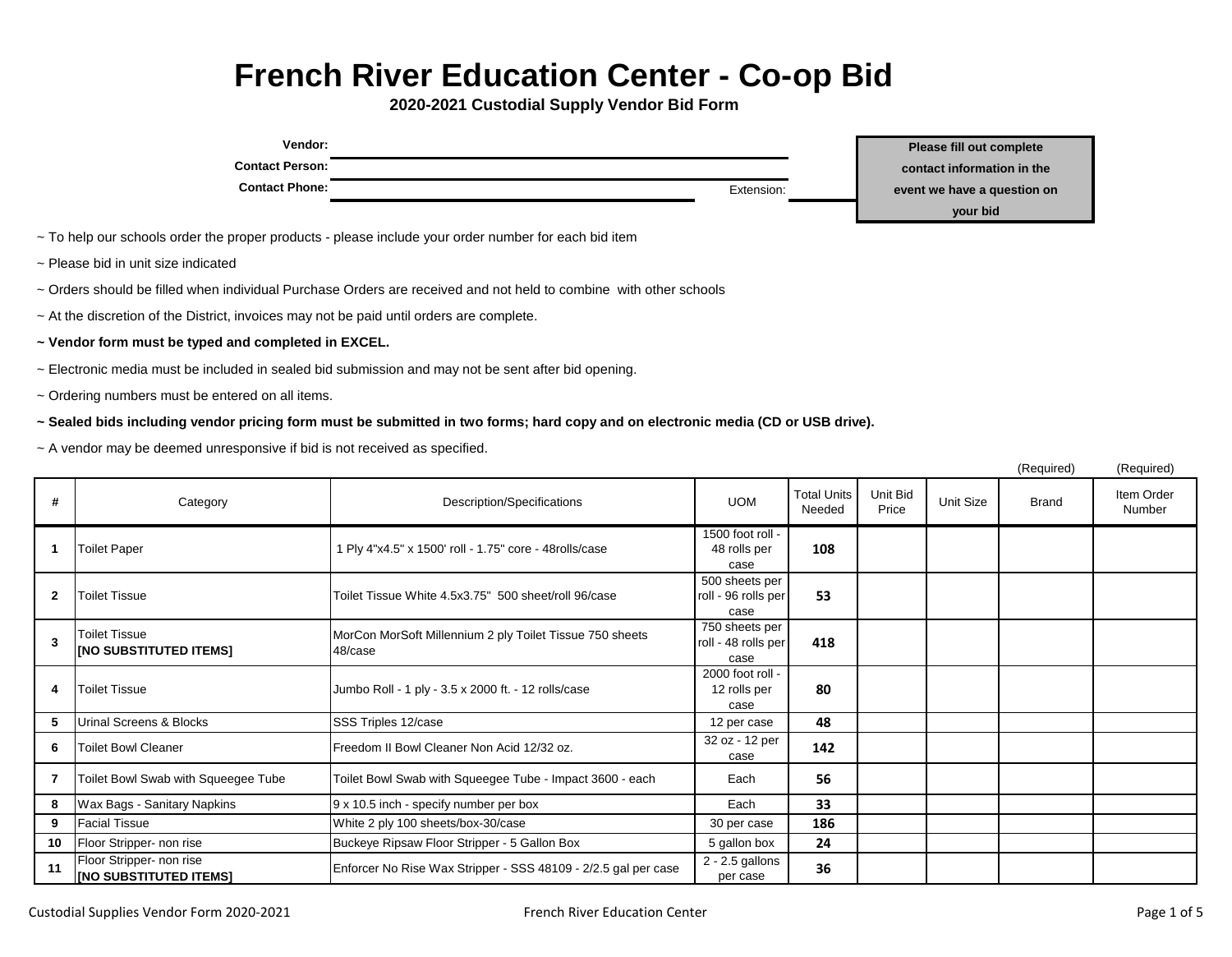|    |                                                         |                                                                            |                                                    |                              |                   |           | (Required)   | (Required)           |
|----|---------------------------------------------------------|----------------------------------------------------------------------------|----------------------------------------------------|------------------------------|-------------------|-----------|--------------|----------------------|
| #  | Category                                                | Description/Specifications                                                 | <b>UOM</b>                                         | <b>Total Units</b><br>Needed | Unit Bid<br>Price | Unit Size | <b>Brand</b> | Item Order<br>Number |
| 12 | <b>Floor Stripper</b><br>[NO SUBSTITUTED ITEMS]         | Simonize Release - 5 Gallon Pail                                           | 5 Gallon Pail                                      | 121                          |                   |           |              |                      |
| 13 | <b>Floor Stripper</b><br>[NO SUBSTITUTED ITEMS]         | Flash 55 Floor Stripper - Pioneer - AMD516FS - 5 Gallon                    | 5 Gallon Pail                                      | 37                           |                   |           |              |                      |
| 14 | <b>Stripping Pad</b><br><b>INO SUBSTITUTED ITEMS!</b>   | 20"Americo - specify units per case                                        | Each                                               | 8                            |                   |           |              |                      |
| 15 | <b>Stripping Pad</b><br>[NO SUBSTITUTED ITEMS]          | 20" 3M 7200 - 5/case                                                       | 5 per case                                         | 36                           |                   |           |              |                      |
| 16 | <b>Floor Finisher</b><br>[NO SUBSTITUTED ITEMS]         | Omni Guard Floor Finish - Pioneer - AMN141FS - 5 Gallon                    | 5 Gallon Pail                                      | 50                           |                   |           |              |                      |
| 17 | <b>Floor Cleaner</b>                                    | BETCO - Fastdraw 1 PH7 Ultra - 17847-00 -<br>Box of (4) 2 Liter Containers | $\overline{4}$ - 2 Liter<br>Containers per<br>case | $\overline{\mathbf{z}}$      |                   |           |              |                      |
| 18 | Floor Polish                                            | Gelcon Polish - Essential Industries - 207FR - 2 Quarts/Case               | 2 Quarts per<br>case                               | 1                            |                   |           |              |                      |
| 19 | Floor Wax 25% Solid                                     | Castleguard Metal Cross Linked Floor Finish - 5-gallon box                 | 5 Gallon Box                                       | 75                           |                   |           |              |                      |
| 20 | Floor Wax<br><b>[INO SUBSTITUTED ITEMS]</b>             | Wet Look Floor Wax Plus - Simonize - CSO750 - 5 gallon                     | 5 Gallon Pail                                      | 155                          |                   |           |              |                      |
| 21 | Wax                                                     | Sta-Brite Square Pail - 5 gallon pail                                      | 5 Gallon Pail                                      | 48                           |                   |           |              |                      |
| 22 | Floor Buff<br><b>[NO SUBSTITUTED ITEMS]</b>             | Gelcon - Floor Buff - #207FR                                               | Each                                               | $\overline{\mathbf{3}}$      |                   |           |              |                      |
| 23 | Carpet Shampoo                                          | Steam Plus Carpet Shampoo - gallon - specify units/case                    | Each                                               | $\overline{2}$               |                   |           |              |                      |
| 24 | Carpet Shampoo<br>[NO SUBSTITUTED ITEMS]                | Automatic Shampoo - SSS - 48007 - 4 Gallons/Case                           | 4 Gallons per<br>case                              | 14                           |                   |           |              |                      |
| 25 | <b>Hand Sanitizer</b>                                   | 1000 ml - 6/case - includes dispenser at no charge                         | 6 per case                                         | 36                           |                   |           |              |                      |
| 26 | Foaming Hand Soap                                       | 1000 ml - 6/case - includes dispenser at no charge                         | 6 per case                                         | 23                           |                   |           |              |                      |
| 27 | Foaming Hand Soap<br><b>[NO SUBSTITUTED ITEMS]</b>      | Kutol - Kut686L05 - 6/case                                                 | 6 per case                                         | 195                          |                   |           |              |                      |
| 28 | Foaming Hand Soap<br>[NO SUBSTITUTED ITEMS]             | 1000ML - Kutol - KUT69041 - specify units/case                             | Each                                               | 60                           |                   |           |              |                      |
| 29 | <b>Hand Sanitizer</b><br><b>INO SUBSTITUTED ITEMS]</b>  | Purell - GOJ0215608 - each                                                 | Each                                               | 12                           |                   |           |              |                      |
| 30 | <b>Hand Sanitizer</b><br><b>[INO SUBSTITUTED ITEMS]</b> | Purell - 1200ml-LTX - GOJO-1904- 2/pack                                    | 2 per pack                                         | 6                            |                   |           |              |                      |
| 31 | <b>Hand Sanitizer</b>                                   | Purell NXT - Refill - Pur2137-12 - 12/case                                 | 12 per case                                        | 12                           |                   |           |              |                      |
| 32 | Disinfectant                                            | Betco Fastdraw 2 AF79 - Con - #33147-00 -<br>4-2 Liter Bottles per case    | $4 - 2$ Liter<br>Containers per<br>case            | 13                           |                   |           |              |                      |
| 33 | Lysol Spray Disinfectant                                | 19 oz. - 12/case                                                           | 12 per case                                        | 37                           |                   |           |              |                      |
| 34 | Pine Sol<br>[NO SUBSTITUTED ITEMS]                      | 144 oz. Lemon or Orange Cleaner specify units per case                     | Each                                               | 120                          |                   |           |              |                      |
| 35 | Bleach                                                  | Gallon - specify units/case and Brand Bid                                  | Each                                               | 112                          |                   |           |              |                      |
| 36 | Bleach                                                  | Gallon - specify units/case and Brand Bid                                  | Each                                               | 10                           |                   |           |              |                      |
| 37 | <b>Glass Cleaner</b>                                    | 19 oz. aerosol can                                                         | 19oz can - Each                                    | 33                           |                   |           |              |                      |
| 38 | <b>Glass Cleaner</b><br>[NO SUBSTITUTED ITEMS]          | SSS Glass Cleaner Spray - 19oz - 12/case - #21002                          | 12 per case                                        | 6                            |                   |           |              |                      |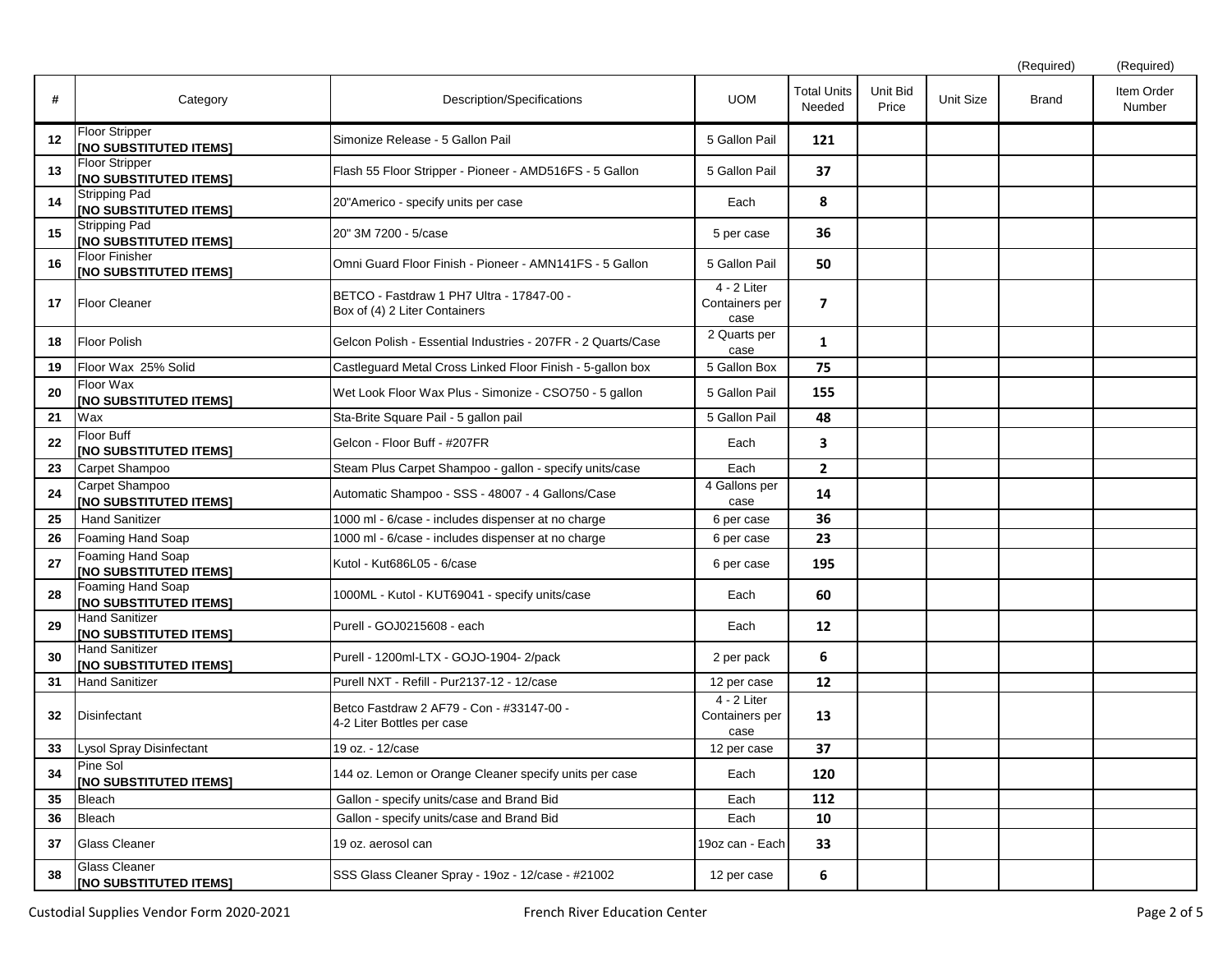|    |                                                           |                                                                                                                                          |                           |                              |                   |           | (Required)   | (Required)           |
|----|-----------------------------------------------------------|------------------------------------------------------------------------------------------------------------------------------------------|---------------------------|------------------------------|-------------------|-----------|--------------|----------------------|
| #  | Category                                                  | Description/Specifications                                                                                                               | <b>UOM</b>                | <b>Total Units</b><br>Needed | Unit Bid<br>Price | Unit Size | <b>Brand</b> | Item Order<br>Number |
| 39 | Multi Cleaner<br>[NO SUBSTITUTED ITEMS]                   | 2 Liter - Multi Cleaner - Heavy Duty - 3m - #2u674                                                                                       | 2 Liter Each              | 4                            |                   |           |              |                      |
| 40 | Cleaner<br>[NO SUBSTITUTED ITEMS]                         | Super Court Cleaner - BONO - BNAM70001818 - 1 Gallon                                                                                     | 1 Gallon Each             | 4                            |                   |           |              |                      |
| 41 | Cleaner<br>[NO SUBSTITUTED ITEMS]                         | Pretreat Concentrated Extract - SSS - 48070 - 4 Gallon/case                                                                              | 4 Gallons per<br>case     | 4                            |                   |           |              |                      |
| 42 | Cleaner<br><b>NO SUBSTITUTED ITEMS]</b>                   | Betco Fastdraw 10 - Citrus Chisel - #16747-00 -<br>4 Gallons/case                                                                        | 4 Gallons per<br>case     | 4                            |                   |           |              |                      |
| 43 | Cleaner<br>[NO SUBSTITUTED ITEMS]                         | Betco Fastdraw SPECTACULOSO - 2L<br>[Vendor please indicate # of bottles if sold per case]                                               | 2 Liter Each              | 21                           |                   |           |              |                      |
| 44 | Cleaner<br><b>[NO SUBSTITUTED ITEMS]</b>                  | Betco Best Scent - Ocean Breeze - #BCC2314700<br>[Vendor please indicate # of bottles if sold per case]                                  | Each                      | 5                            |                   |           |              |                      |
| 45 | Cleaner<br><b>INO SUBSTITUTED ITEMS!</b>                  | Betco Green Earth Peroxide Cleaner - #BCC3364700<br>[Vendor please indicate # of bottles if sold per case]                               | Each                      | 12                           |                   |           |              |                      |
| 46 | Cleaner<br>[NO SUBSTITUTED ITEMS]                         | SHA-ZYME Deororizer - Restroom Cleaner - Gallon - No-Rinse -<br>#1831<br>[Vendor please indicate # of bottles if sold per case]          | Each                      | 53                           |                   |           |              |                      |
| 47 | Cleaner<br>[NO SUBSTITUTED ITEMS]                         | Sha-Zyme - Heavy Duty Cleaner - Gallon - #NCL508124<br>[Vendor please indicate # of bottles if sold per case]                            | Each                      | $\overline{\mathbf{3}}$      |                   |           |              |                      |
| 48 | Cleaner<br>[NO SUBSTITUTED ITEMS]                         | 3M NEUTRA Cleaner - #3M20200 Twist N Fill<br>[Vendor please indicate # of bottles if sold per case]                                      | Each                      | $\overline{\mathbf{3}}$      |                   |           |              |                      |
| 49 | Cleaner<br>[NO SUBSTITUTED ITEMS]                         | NCL Sha-Zyme Grease Attack / Anti Slip / Deodorize Bio-Cleaner<br>Galon - 4/Case - #NCL183029                                            | 1 Gallon - 4 per<br>case  | 8                            |                   |           |              |                      |
| 50 | Air Freshener<br>[NO SUBSTITUTED ITEMS]                   | SSS Baby Powder Dry - 10oz 12/case - #05030                                                                                              | 10 oz - 12 per<br>case    | 6                            |                   |           |              |                      |
| 51 | Air Fresh / Deodorizer<br><b>[NO SUBSTITUTED ITEMS]</b>   | SSS Disinfectant Deodorant - 16.5 oz - 12/case - #05003                                                                                  | 16.5oz - 12 per<br>case   | $\mathbf{1}$                 |                   |           |              |                      |
| 52 | Disinfectant / Deoderant<br><b>INO SUBSTITUTED ITEMS!</b> | NCL Fortress Spray Disinfectant Deodorant - 1.15OZ Aresol<br>#NCL2004<br>[Vendor please indicate # of bottles if sold per case]          | Each                      | 5                            |                   |           |              |                      |
| 53 | Disinfectant<br>[NO SUBSTITUTED ITEMS]                    | SSS DC Plus 2 Detergent Disinfectant RTU, 1 qt., 12/case -<br>#13409                                                                     | 12 per case               | $\overline{\mathbf{3}}$      |                   |           |              |                      |
| 54 | <b>Bowl Cleaner</b><br>[NO SUBSTITUTED ITEMS]             | Betco Kling Thick Bowl Cleaner - 32oz - MNT-Wintergreen Scent -<br>#BCC0751200<br>[Vendor please indicate # of bottles if sold per case] | Each                      | 36                           |                   |           |              |                      |
| 55 | <b>Clorox Wipes</b>                                       | 75/container                                                                                                                             | 75 per container          | 266                          |                   |           |              |                      |
| 56 | <b>Disinfectant Wipes</b><br>[NO SUBSTITUTED ITEMS]       | Clorox Healthcare Hydrogen Peroxide Wipes - 155 count - 6/case                                                                           | 155 count - 6<br>per case | 116                          |                   |           |              |                      |
| 57 | #11 Dual Blend Sha-Zyme<br>[NO SUBSTITUTED ITEMS]         | NCL-508124 - 4/case                                                                                                                      | 4 per case                | 10                           |                   |           |              |                      |
| 58 | <b>Trash Bags</b>                                         | 24"x 32", 1 ml - 500/case                                                                                                                | 500 per case              | 20                           |                   |           |              |                      |
| 59 | <b>Trash Bags</b>                                         | 38" x 58" 2 ply, 2 ml -100/case                                                                                                          | 100 per case              | 295                          |                   |           |              |                      |
| 60 | Trash Bags<br>[NO SUBSTITUTED ITEMS]                      | 38x60 - 2ML Trash Liner - Central Poly - CP38602M                                                                                        | 100 per case              | 115                          |                   |           |              |                      |
| 61 | Trash Bags                                                | 33" x 39" 1.5 ml -100/case                                                                                                               | 100 per case              | 70                           |                   |           |              |                      |
| 62 | <b>Trash Bags</b>                                         | 33" x 40" 16 mic Liner Natural 250/case                                                                                                  | 250 per case              | 30                           |                   |           |              |                      |
| 63 | <b>Trash Bags</b>                                         | 24"x 33", 8 mic - 1000/case                                                                                                              | 1000 per case             | 151                          |                   |           |              |                      |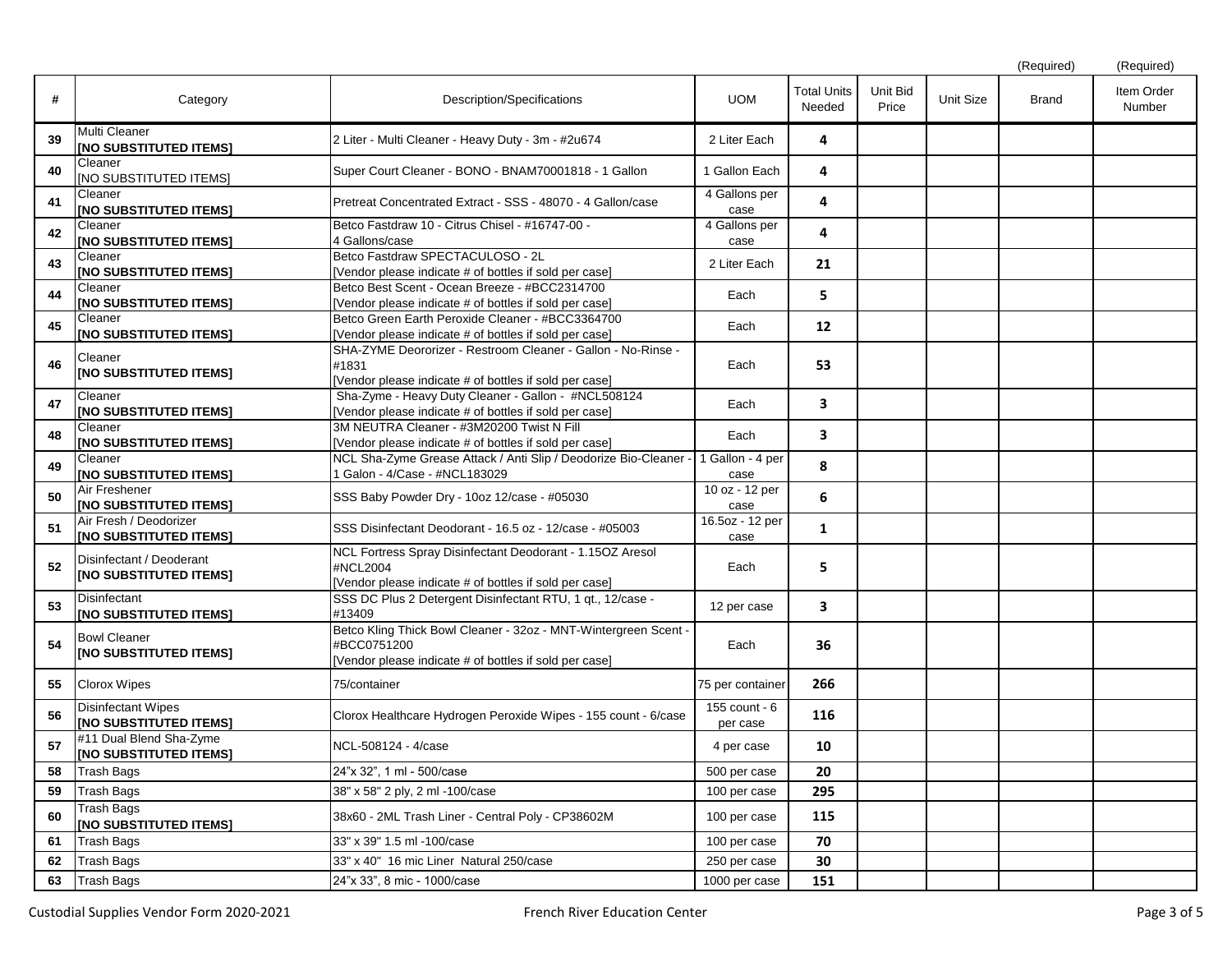|    |                                                         |                                                                                                                           |                                            |                              |                   |                  | (Required)   | (Required)           |
|----|---------------------------------------------------------|---------------------------------------------------------------------------------------------------------------------------|--------------------------------------------|------------------------------|-------------------|------------------|--------------|----------------------|
| #  | Category                                                | Description/Specifications                                                                                                | <b>UOM</b>                                 | <b>Total Units</b><br>Needed | Unit Bid<br>Price | <b>Unit Size</b> | <b>Brand</b> | Item Order<br>Number |
| 64 | Trash Bags                                              | 40"x48" 16 mic - 250/box                                                                                                  | 250 per box                                | 290                          |                   |                  |              |                      |
| 65 | Trash Bags                                              | Heavy Duty 32 gal. 30" x 37" -500/case                                                                                    | 500 per case                               | 235                          |                   |                  |              |                      |
| 66 | Scouring Sponges - Green Backing                        | <b>Box - 20/box</b>                                                                                                       | 20 per box                                 | 33                           |                   |                  |              |                      |
| 67 | Stripping Pads - Black                                  | 3M - 3M08275 - 5/case                                                                                                     | 5 per case                                 | 5                            |                   |                  |              |                      |
| 68 | <b>Burnishing Pads</b><br><b>INO SUBSTITUTED ITEMS]</b> | #86000460 24" burnishing pads (only pads that fit propane<br>burnisher)<br>[Vendor please indicate # of if sold per case] | Each                                       | 3                            |                   |                  |              |                      |
| 69 | Ice Melt- Low Damage Vegetation                         | 50 pounds - bags                                                                                                          | Each                                       | 134                          |                   |                  |              |                      |
| 70 | Ice Melt -<br>[NO SUBSTITUTED ITEMS]                    | Purple Flame - 50 lbs. - SSS - CS531                                                                                      | Each                                       | 226                          |                   |                  |              |                      |
| 71 | <b>IPowder Free Non Latex Gloves</b>                    | 100 pair/box - 10 boxes/case                                                                                              | 100 pair per box<br>- 10 boxes per<br>case | 38                           |                   |                  |              |                      |
| 72 | Powder Free Non Latex Gloves                            | 100 pair/box - 10 boxes/case Size XXL                                                                                     | 100 pair per box<br>- 10 boxes per<br>case | 21                           |                   |                  |              |                      |
| 73 | Paper Towels - Natural                                  | Baywest #31300 - 6 rolls/800 ft. - NOTCHED                                                                                | 800 foot - 6 rolls<br>per case             | 130                          |                   |                  |              |                      |
| 74 | Paper Towels - Natural                                  | 8" x 600' roll -2" core - 12/case - NOT NOTCHED                                                                           | 600 foot - 12<br>rolls per case            | 105                          |                   |                  |              |                      |
| 75 | Paper Towels                                            | 8" x 800 roll - 6/case - NOT NOTCHED                                                                                      | 80o foot - 6 rolls<br>per case             | 300                          |                   |                  |              |                      |
| 76 | Paper Towels - White                                    | 8" x 800 roll - 6/case - NOT NOTCHED                                                                                      | 800 foot - 6 rolls<br>per case             | 135                          |                   |                  |              |                      |
| 77 | Paper Towels<br>[NO SUBSTITUTED ITEMS]                  | Hardwound Kraft Towels - #HVN410097 - 600' - 12/case                                                                      | 600 foot - 12<br>rolls per case            | 3                            |                   |                  |              |                      |
| 78 | Paper Towels<br>[NO SUBSTITUTED ITEMS]                  | Bounty - 2 ply - 8/pack                                                                                                   | 8 per pack                                 | 10                           |                   |                  |              |                      |
| 79 | Standard Paper Towel Dispenser w/Lever                  | 2 in. core - for 625' roll                                                                                                | 625 foot roll                              | 20                           |                   |                  |              |                      |
| 80 | Paper Towel Dispenser<br><b>INO SUBSTITUTED ITEMS!</b>  | Georgia-Pacific Hygienic Push Paddle Paper Towel Dispenser -<br>Translucent Smoke - #5338                                 | Each                                       | 20                           |                   |                  |              |                      |
| 81 | Paper Towel Dispenser<br>[NO SUBSTITUTED ITEMS]         | PT - Bumper Bar Dispensers - #HVN410203                                                                                   | Each                                       | 3                            |                   |                  |              |                      |
| 82 | Neutral Cleaner                                         | 2.5 Gallon Containers<br>[Vendor please indicate # of bottles if sold per case]                                           | Each                                       | 10                           |                   |                  |              |                      |
| 83 | Degreaser -                                             | Kaivac Kalplow - Kaival - KDG                                                                                             |                                            | 3                            |                   |                  |              |                      |
|    | [NO SUBSTITUTED ITEMS]                                  | [Vendor please indicate # of bottles if sold per case]                                                                    | Each                                       |                              |                   |                  |              |                      |
| 84 | Glass Cleaner                                           | 1 Gallon container (4 per case)                                                                                           | 4 per case                                 | 8                            |                   |                  |              |                      |
| 85 | Mop                                                     | <b>Blue/White Finish Wet Mops</b>                                                                                         | Each                                       | 55                           |                   |                  |              |                      |
| 86 | Mop                                                     | Dry Mop Head Looped - 5x24 - each                                                                                         | Each                                       | 23                           |                   |                  |              |                      |
| 87 | Mop                                                     | Dry Mop Head Looped - 5x36 - each                                                                                         | Each                                       | 17                           |                   |                  |              |                      |
| 88 | Mop                                                     | Dry Mop Head Looped - 5x48 - each                                                                                         | Each                                       | 35                           |                   |                  |              |                      |
| 89 | Wet Mop<br>[NO SUBSTITUTED ITEMS]                       | End Finish Wet Mop Heads - 24oz - Blue - 5" Headband -<br>#RLBV0476<br>[Vendor please indicate # of if sold per case]     | Each                                       | 65                           |                   |                  |              |                      |
|    |                                                         |                                                                                                                           |                                            |                              |                   |                  |              |                      |